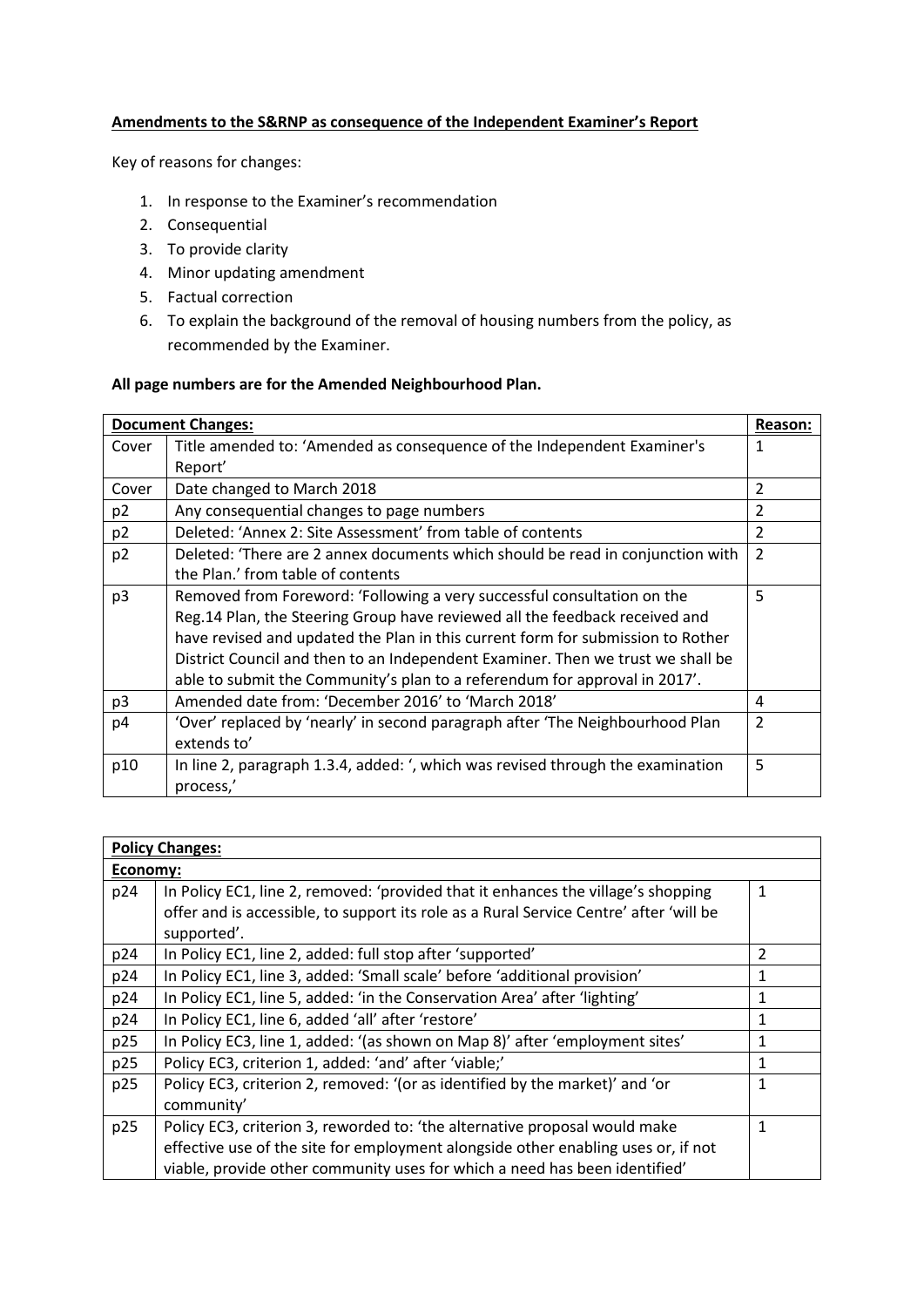| pp26 | In Policy EC4, list of community assets from policy to supporting text (paragraph     | $\mathbf 1$    |
|------|---------------------------------------------------------------------------------------|----------------|
| 27   | 3.1.4)                                                                                |                |
| p27  | In line 6 of paragraph 3.1.4: added 'by the Parish Council' after 'it is proposed'    | 5              |
| p27  | In line 6 of paragraph 3.1.4: replaced 'Subject to application agreement with' with   | 3              |
|      | 'sites/buildings' to be put forward to'                                               |                |
| p27  | In line 6 of paragraph 3.1.4: replaced 'the proposed list' with 'for designation as   | 3              |
|      | assets of community value'                                                            |                |
| p27  | Added new sentence 'Subject to Policy EC4, protection for these sites/buildings       | $\overline{3}$ |
|      | only applies when the application for registration has been successful.'              |                |
| p27  | Policy EC5, criterion 1, added: 'any new building(s)'                                 | $\mathbf{1}$   |
| p27  | Policy EC5, criterion 1, added: 'and' to end of sentence                              | $\mathbf{1}$   |
| p27  | Policy EC5: removed criterion 2 and 3                                                 | $\mathbf{1}$   |
| p27  | Policy EC5: changed criterion 4 to 2                                                  | $\overline{2}$ |
| p27  | Policy EC5, criterion (new) 2, added: 'and its settlements'                           | $\mathbf{1}$   |
| p28  | In Policy EC5, added sentence, to supporting text: 'Policy EC5 will need to be read   | $\mathbf{1}$   |
|      | alongside the policy for Holiday Sites contained in the RDC DaSA Local Plan'          |                |
| p28  | In paragraph 3.1.6, replaced 'should' with 'will need to'                             | 4              |
| p28  | Policy EC6 title changed to: 'The reuse, conversion and extension of rural buildings' | 3              |
| p28  | In Policy EC6, line 1, added: ', extension' after 're-use'                            | $\mathbf{1}$   |
| p28  | In Policy EC6, B, removed: 'provided that it is not a historic building'              | $\mathbf{1}$   |
| p28  | In Policy EC6: criterion 1, 3, and 4 removed                                          | $\mathbf{1}$   |
| p28  | In Policy EC6, original criterion 2 changed to criterion 1                            | $\overline{2}$ |
| p28  | In Policy EC6, new criterion 2 created: 'it has an acceptable impact upon the rural   | $\mathbf{1}$   |
|      | High Weald AONB landscape'                                                            |                |
| p29  | In Policy EC7, criterion 1 replaced with: 'it is in keeping with the character of the | $\mathbf 1$    |
|      | area and the amenities of neighbouring properties and minimises visual impact         |                |
|      | through sensitive siting and design'                                                  |                |
| p29  | In Policy EC7, criterion 3, added: 'severe' before 'traffic'                          | $\mathbf{1}$   |
| p29  | In Policy EC7, final paragraph: 'The Core Strategy identifies a need for 10,000sq.m   | $\mathbf{1}$   |
|      | of employment floorspace over the plan period in rural areas. The Plan                |                |
|      | encourages employment and seeks to work with RDC to identify suitable                 |                |
|      | employment /business space' moved to supporting text (Paragraph 3.1.8)                |                |
| p29  | Created new paragraph, 3.1.11: 'The Plan in Policy HO2 allocates at least 1200sq.m    | $\mathbf{1}$   |
|      | of employment floorspace (including Class A3 uses) to the Mill Site'                  |                |

| <b>Education:</b> |                                                                                         |   |
|-------------------|-----------------------------------------------------------------------------------------|---|
| p30               | In Policy ED1, first sentence, replaced: 'school' with 'education'                      |   |
| p30               | In Policy ED1, replaced second sentence with: 'Development contributions (CIL,          |   |
|                   | Section 106 payments or any other mechanism) may be used to help fund                   |   |
|                   | appropriate modifications and/ or extensions to education facilities if required'       |   |
| p30               | Paragraph 3.2.1, line 1, removed: 'All education sites are either full or near capacity | 3 |
|                   | and any significant development will put further pressure on allocation child places'   |   |
| p30               | Paragraph 3.2.1, line 2, replaced: 'schools can' with 'there is sufficient education    | 3 |
|                   | capacity'                                                                               |   |

| Environment: |                                                                                   |  |
|--------------|-----------------------------------------------------------------------------------|--|
|              | p31   In Policy EN1, removed: 'New development will include or contribute to the  |  |
|              | provision of recreational open space in line with the standards set out by Rother |  |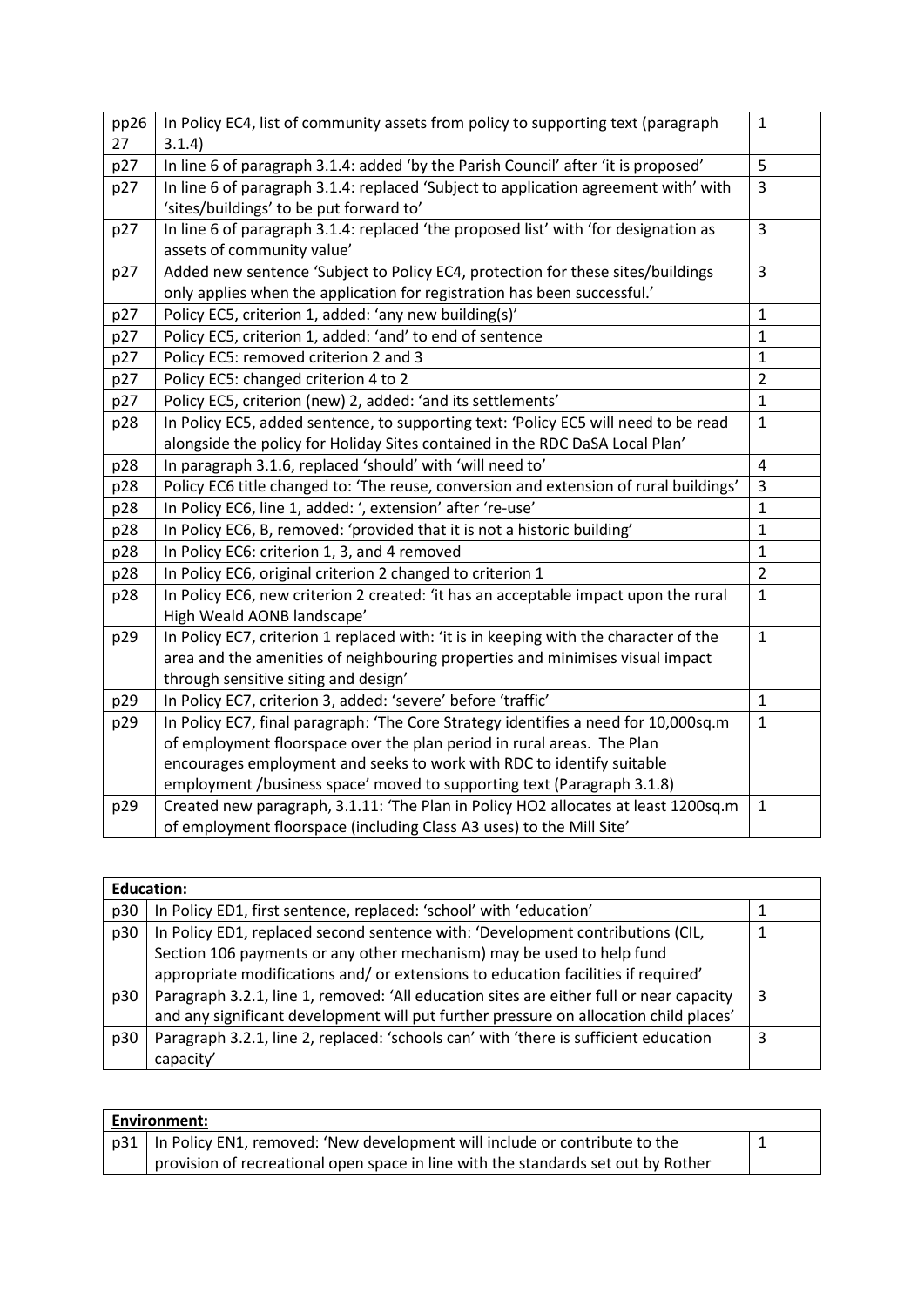|     | District Council'                                                                     |                |
|-----|---------------------------------------------------------------------------------------|----------------|
| p31 | In Policy EN2, removed: 'guidelines because of their particular significance and/or   | $\mathbf{1}$   |
|     | benefit to the community either as community amenities or because of their            |                |
|     | significant contribution to the rural appearance of the village within the High Weald |                |
|     | AONB, in order to protect these sites.'                                               |                |
| p31 | In Policy EN2, line 3, replaced: 'be resisted' with 'not be allowed'                  | 1              |
| p31 | In Policy EN2, title: 'Designation' changed to 'Designations'                         | 4              |
| p32 | In Policy EN3, line 2, replaced: 'gaps between settlements and as a minimum, is'      | $\mathbf{1}$   |
|     | with 'important gaps between settlements and which are'                               |                |
| p32 | In Policy EN3, criterion 2, removed: 'and wood fuel systems' after 'local materials'  | $\mathbf{1}$   |
| p32 | In Policy EN3, amended reference to HO Policies as consequence of HO Policies         | $\overline{2}$ |
|     | being deleted                                                                         |                |
| p32 | In Policy EN3, Line 6, replaced: ';' with ':'                                         | 4              |
| p33 | Policy EN4 title changed to: 'Conservation of Landscape and Natural Resources'        | $\mathbf{1}$   |
| p33 | In paragraph 3.3.4, added: 'The above policy should be read in conjunction with RDC   | 4              |
|     | CS Policies EN1 and EN5.'                                                             |                |
| p34 | Policy EN5: Renewable Energy and Energy Efficiency, and supporting text - Deleted     | 1              |
| p34 | Paragraph numbering changed as consequence of EN5 being deleted                       | $\overline{2}$ |
| p34 | Policy EN6 becomes EN5                                                                | $\overline{2}$ |
| p34 | In Policy (new) EN5, line 1, replaced: 'any monuments that may be scheduled or        | $\mathbf{1}$   |
|     | conservation areas that may be created' with 'scheduled ancient monuments or          |                |
|     | conservation areas'                                                                   |                |
| p34 | Policy EN7 becomes EN6                                                                | $\overline{2}$ |
| p34 | In Policy (new) EN6, title changed to: 'Listed Buildings and Scheduled Ancient        | $\mathbf{1}$   |
|     | Monuments'                                                                            |                |
| p34 | In Policy (new) EN6, title, removed: 'Scheduled'                                      | 4              |
| p34 | In Policy (new) EN6, line 1, replaced: 'or the buildings or structures of character'  | $\mathbf{1}$   |
|     | with 'and Ancient Monuments'                                                          |                |
| p34 | In Policy (new) EN6, Line 1: added 'Scheduled' before Ancient Monument                | $\overline{2}$ |
| p34 | In Policy (new) EN6, Line 1: changed 'Monuments' to 'Monument'                        | 4              |
| p35 | Policy EN8 becomes EN7                                                                | $\overline{2}$ |
| p35 | Policy (new) EN7 title changed to: 'Locally important historic buildings and other    | $\mathbf 1$    |
|     | structures'                                                                           |                |
| p35 | In Policy (new) EN7, line 1, removed: 'Locally listed'                                | $\mathbf 1$    |
| p35 | In Policy (new) EN7, line 1, replaced: 'and' with 'as non-designated heritage assets  | $\mathbf{1}$   |
|     | together with' after 'RDC'                                                            |                |
| p35 | In Policy (new) EN7, line 1, added: comma after 'buildings'                           | $\overline{4}$ |
| p35 | In Policy (new) EN7, line 3, replaced: 'locally listed' with 'such'                   | $\mathbf{1}$   |
| p35 | In Policy (new) EN7, line 4, added: 'The Robertsbridge and Northbridge Street         | $\mathbf{1}$   |
|     | Conservation Area Appraisal and'                                                      |                |
| p35 | In Policy (new) EN7, line 4: 'The' replaced with 'the'                                | 4              |
| p35 | In Policy (new) EN7, line 4, replaced: 'Assessment' with 'Appraisal'                  | $\mathbf 1$    |
| p35 | Policy EN9 becomes EN8                                                                | $\overline{2}$ |
| p35 | In Policy (new) EN8, title, replaced: 'Local listing' with 'Locally important'        | 3              |
| p35 | In Policy (new) EN8, title, replaced: 'area' with 'Area'                              | $\overline{4}$ |
| p35 | In Policy (new) EN8, paragraph 1 reworded to: 'Planning permission will not be        | $\mathbf{1}$   |
|     | granted where development would result in an unacceptable loss, or damage to,         |                |
|     | existing trees or woodlands or hedgerows during or as a result of development         |                |
|     | unless the benefits of the proposed development outweigh the amenity value of the     |                |
|     | trees or hedgerows in question. Wherever possible development proposals must be       |                |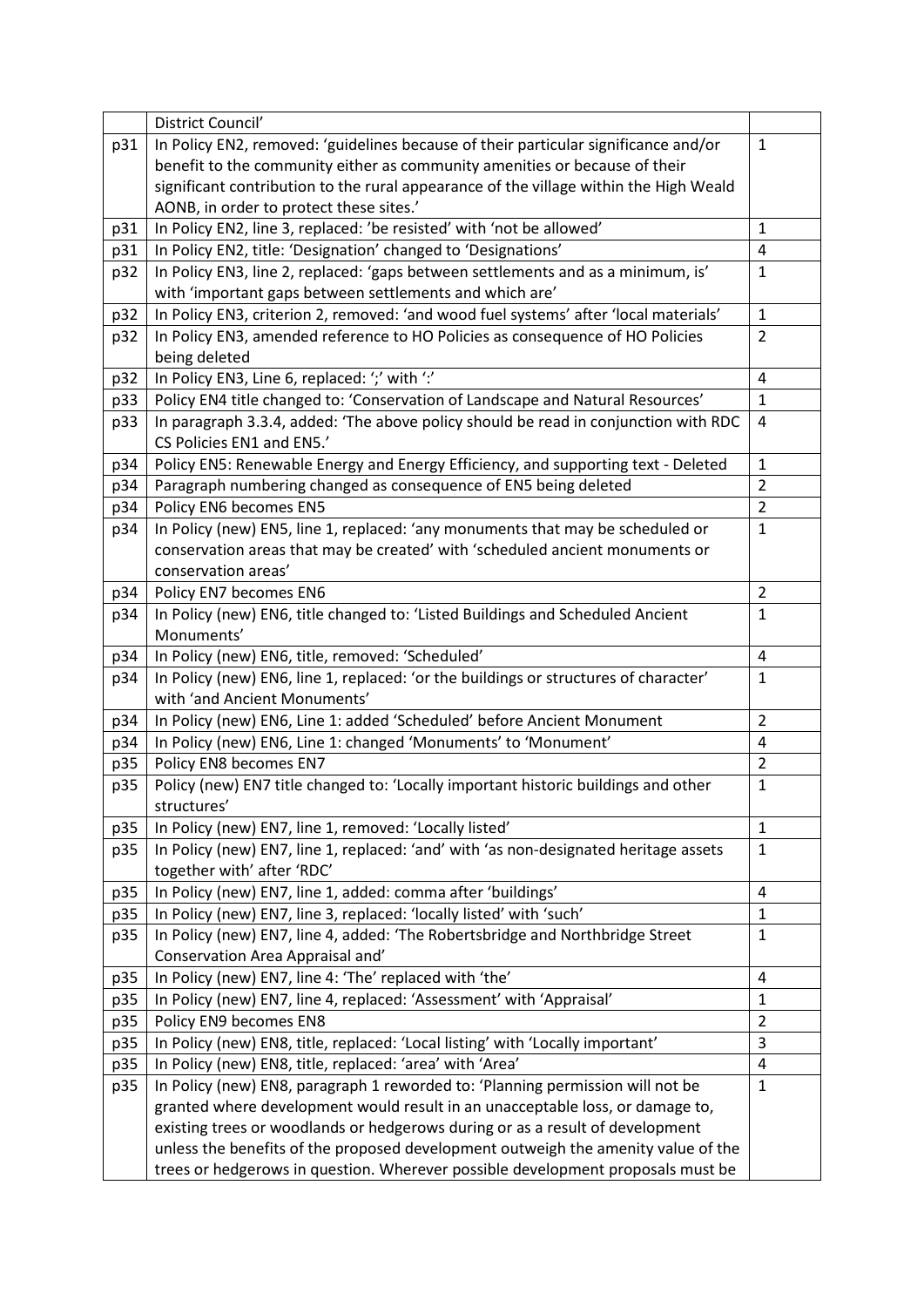|  | designed to retain trees or hedgerows of good arboricultural and/or amenity |  |
|--|-----------------------------------------------------------------------------|--|
|  | including those specifically identified in Schedule 4.'                     |  |
|  | p35   In Policy (new) EN8, line 6, replaced: 'Assessment' with 'Appraisal'  |  |

|     | Housing:                                                                                |                |  |
|-----|-----------------------------------------------------------------------------------------|----------------|--|
| p36 | In Policy HO1, line 2, removed: 'Housing'                                               | $\mathbf{1}$   |  |
| p36 | In Policy HO1, added: 'Infill development will be considered acceptable within the      | $\mathbf{1}$   |  |
|     | built-up area subject to the other policies in the development plan'                    |                |  |
| p36 | In paragraph 3.4.1, added: 'The definition of the development boundary has              | $\overline{3}$ |  |
|     | particular significance in relation to the location of housing, but Is also relevant to |                |  |
|     | the location of other new development.'                                                 |                |  |
| p36 | In line 1 of 3.4.2, replaced: 'allocated by' with 'identified in the'                   | 4              |  |
| p37 | In line 3 of 3.4.3, replaced: 'Local Plan Policy HO3' with ' this Plan, the RDC CS'     | $\overline{2}$ |  |
| p37 | Policy HO2: Housing Requirement - Deleted                                               | $\mathbf{1}$   |  |
| p37 | Policy HO2 text, moved to supporting text of HO1 (new paragraphs: 3.4.1, 3.4.2, and     | $\overline{2}$ |  |
|     | 3.4.3) paragraph numbering changed throughout rest of section as consequence.           |                |  |
| p37 | In paragraph 3.4.4, added: 'We are also supportive of RDC CS Policy LHN2 and            | 3              |  |
|     | guidance.'                                                                              |                |  |
| p37 | Policy HO3 becomes HO2                                                                  | $\overline{2}$ |  |
| p37 | Policy HO3 text replaced with: 'The Neighbourhood Plan allocates the following sites    | $\mathbf{1}$   |  |
|     | for development as shown on Map 4 subject to compliance with other relevant             |                |  |
|     | policies in the development plan                                                        |                |  |
|     | Mill Site - for a mixed-use development including residential development and at        |                |  |
|     | least 1200 sq. m. of employment space, including the conversion of the Mill Building    |                |  |
|     | and the conversion and refurbishment of the listed buildings on the site subject to     |                |  |
|     | the prior provision and retention of an alternative access from the site to the A21     |                |  |
|     | that will provide a vehicular access in times of flooding, as an alternative route to   |                |  |
|     | the access from Northbridge Street which lies within flood zone 3                       |                |  |
|     | Heathfield Gardens - for residential development                                        |                |  |
|     | Vicarage Land- for residential development                                              |                |  |
|     | Grove Farm – for residential development including the refurbishment and                |                |  |
|     | conversion of existing redundant agricultural buildings'.                               |                |  |
| p38 | In paragraph 3.4.5, removed: 'ANNEX 2 includes the site assessment information.'        | $\overline{2}$ |  |
| p38 | In paragraph 3.4.5, added: 'Any new development needs to comply with the ESCC           | 3              |  |
|     | parking calculator and the ESCC 'Guidance for parking at new residential                |                |  |
|     | development'.                                                                           |                |  |
| p38 | Added new paragraph: 3.4.6                                                              | 6              |  |
| p38 | Paragraph numbers in Housing change as consequence of 3.4.6 being added                 | $\overline{2}$ |  |
| p38 | Policy HO4 becomes HO3                                                                  | $\overline{2}$ |  |
| p38 | In Policy (new) HO3, removed: 'inappropriate'                                           | $\mathbf{1}$   |  |
| p38 | In Policy (new) HO3, replaced: 'Assessment' with 'Appraisal'                            | $\mathbf{1}$   |  |
| p39 | Policy HO5 becomes HO4                                                                  | $\overline{2}$ |  |
| p39 | In Policy (new) HO4, line 1, removed: 'Salehurst and'                                   | $\mathbf{1}$   |  |
| p39 | In Policy (new) HO4, line 1, added: 'and normally'                                      | $\mathbf{1}$   |  |
| p39 | In Policy (new) HO4, line 2, added: 'a high proportion of one,'                         | $\mathbf{1}$   |  |
| p39 | In Policy (new) HO4, line 3, added: ', where practicable,'                              | $\mathbf{1}$   |  |
| p39 | Policy HO6: Lower cost, shared or social (affordable) housing and supporting text -     | $\mathbf{1}$   |  |
|     | Deleted                                                                                 |                |  |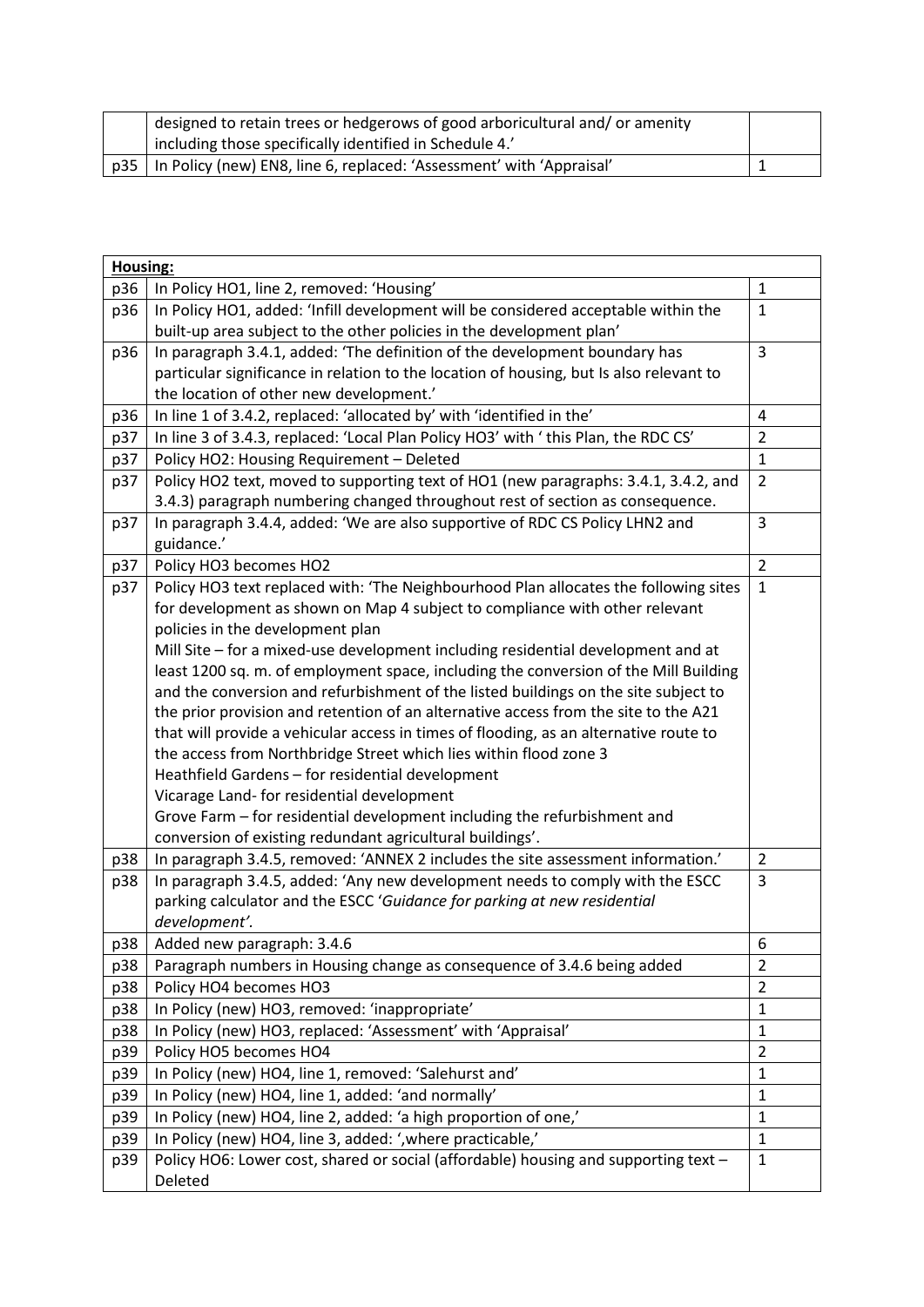| p39 | Policy HO7 becomes HO5                                                                     |  |
|-----|--------------------------------------------------------------------------------------------|--|
| p39 | In Policy (new) HO5, line 4, added: '(only in respect of non-residential development)'   1 |  |
| p39 | In Policy (new) HO5, line 6, replaced: 'Assessment' with 'Appraisal'                       |  |
| p39 | Policy HO8: Sustainability moved to Infrastructure (IN7)                                   |  |
| p40 | HO9 becomes HO6                                                                            |  |

|     | Infrastructure:                                                                       |                |
|-----|---------------------------------------------------------------------------------------|----------------|
| p41 | Policy IN1: Parking Provision and supporting text - Deleted                           | $\mathbf{1}$   |
| p41 | Paragraph numbering changed as consequence of IN1 being deleted                       | $\overline{2}$ |
| p41 | Policy IN2 becomes IN1                                                                | $\overline{2}$ |
| p41 | In Policy (new) IN1, line 1, added: 'generally'                                       | $\mathbf{1}$   |
| p41 | In paragraph 3.5.1, added: 'where practicable'                                        | 3              |
| p41 | Policy IN3 becomes IN2                                                                | $\overline{2}$ |
| p42 | Policy IN4 becomes IN3                                                                | $\overline{2}$ |
| p42 | In Policy (new) IN3, line 1, added: 'where appropriate'                               | $\mathbf{1}$   |
| p42 | Policy IN5 becomes IN4                                                                | $\overline{2}$ |
| p43 | Policy IN6 becomes IN5                                                                | $\overline{2}$ |
| p43 | Policy (new) IN5 wording replaced with: 'Applications for new residential             | 1              |
|     | development must demonstrate how the development will provide through the             |                |
|     | installation of the necessary infrastructure and ducting the ability for occupiers to |                |
|     | be able to connect to superfast broadband.'                                           |                |
| p43 | Policy IN7 becomes IN6                                                                | $\overline{2}$ |
| p43 | Policy (new) IN6 titled changed to: 'Developer Contributions'                         | 3              |
| p43 | In Policy (new) IN6, removed: 'Development should be phased in tandem with            | $\mathbf{1}$   |
|     | timely provision of infrastructure to help support sustainable growth.'               |                |
| p43 | In conformity list of references for Policy (new) IN6, changed: 'RDC: Policy CO1' to  | $\overline{2}$ |
|     | 'RDC: Policies CO1 and IM2'                                                           |                |
| p44 | Policy IN8: Reducing Flood Risk and supporting text - Deleted                         | 1              |
| p44 | New Policy IN7 created (moved from Housing HO8)                                       | 3              |

| Leisure |                                                                   |  |
|---------|-------------------------------------------------------------------|--|
|         | p45   In Policy LE2, criterion 1, added 'and'                     |  |
|         | p45   In Policy LE2, criterion 2, replaced: 'and' with 'or'       |  |
| p45     | Policy LE3 title changed to 'New leisure or community facilities' |  |

| <b>List of Policies Changes:</b>                                                   |  |
|------------------------------------------------------------------------------------|--|
| $\mid$ p47 $\mid$ Policy list updated to reflect consequential changes by examiner |  |

| <b>Schedule Changes</b> |                                                                                  |   |
|-------------------------|----------------------------------------------------------------------------------|---|
| p59                     | GS16 - Bishops Lane fields - removed                                             |   |
| p59                     | GS17 re-numbered to GS16                                                         |   |
| p59                     | GS18 re-numbered to GS17                                                         |   |
| p63                     | Schedule 3 title changed from: 'Local list of buildings and other structures' to | 4 |
|                         | 'Locally important buildings and other structures'                               |   |
| p63                     | In line 1, removed: 'The local heritage list is supplemental to the SRNDP.'      | 4 |
| p63                     | In line 1, added: 'below' after 'The list'                                       | 4 |